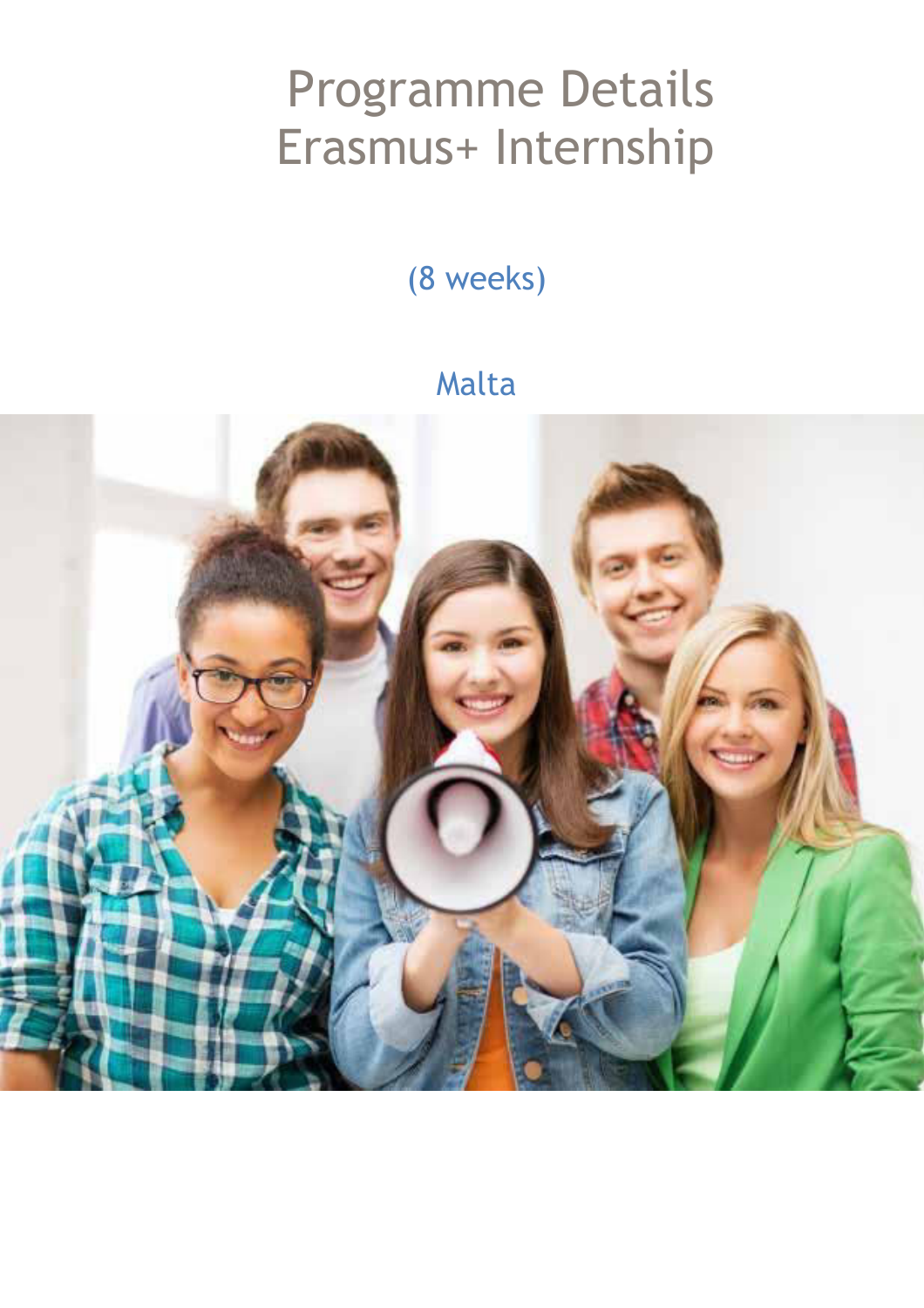

### Erasmus+ Internship

#### ERASMUS+ INTERNSHIP DESCRIPTION:

#### hands-on internship in the specific educational field of your students - ideal for young  $\&$  creative students

#### This programme has been designed to fit the Erasmus+ goals and comes with many advantages:

-your students will be able to work in the field of their education -your students will improve their language skills -your students will receive all Erasmus+ confirmations as well as a certificate -your students will be cared for by our local staff member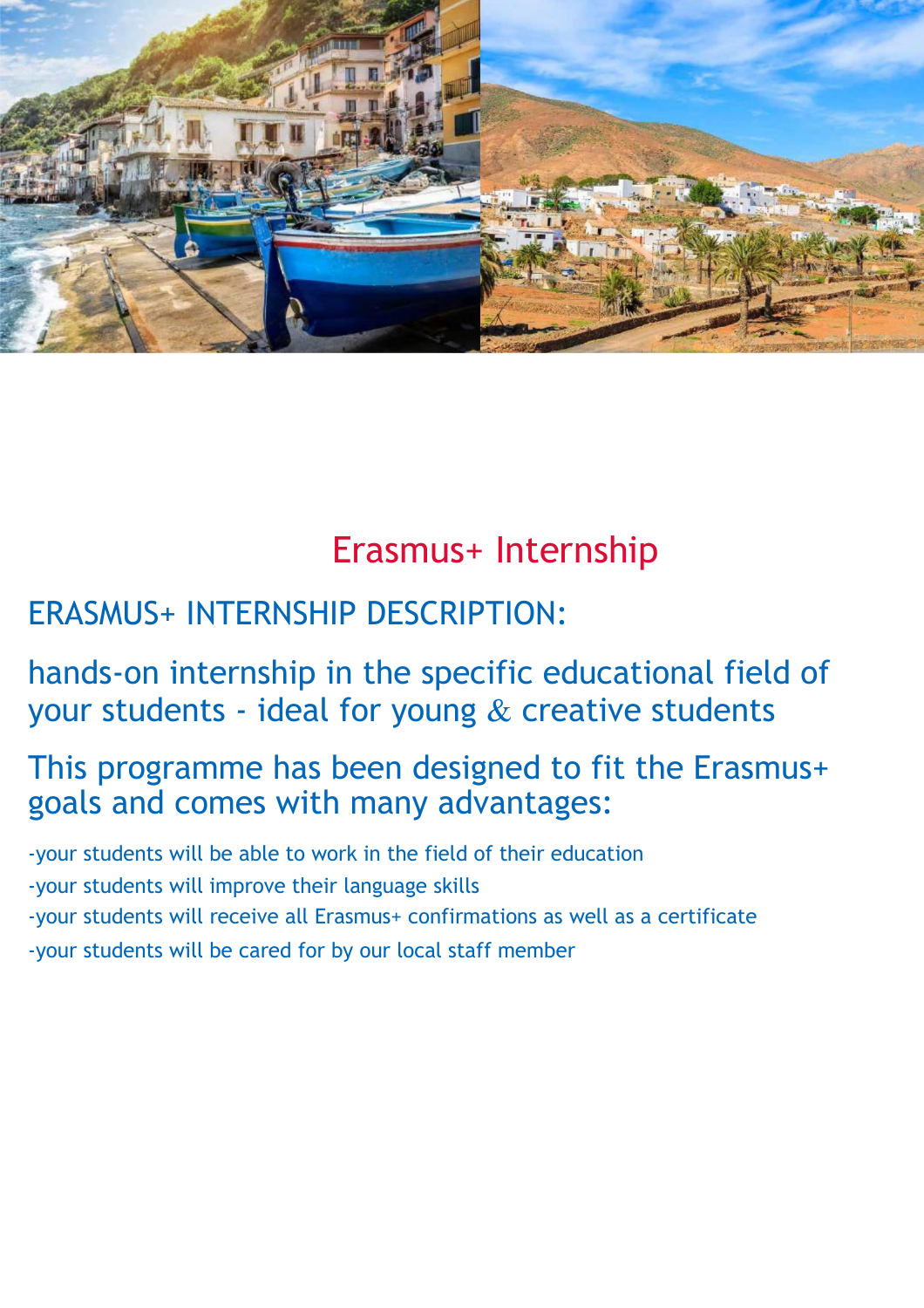# Erasmus+ Internship details

#### Students will practice specific professional skills

as a part of every Erasmus+ internship your students will join tailor made programs in order to boost their work specific skills (on request)

### Corporate language: English

in all our destinations the language used during the internship will be English, this helps your students to communicate in an international work environment effectively

### Hands on Internships with local companies

your students will work at a local company in their specific field They might go to work in small groups or by themselves.

### Enjoy a great activity programme

Group will enjoy a great optional, tailor-made activity pro-gramme with excursions, company visits, sightseeing and events the activities are alle tested and approved by our internship groups as well as our "normal" language trips - get in touch for suggestions

# All our locations are loved by students

Programme will take place in one of our best professional companies partners.